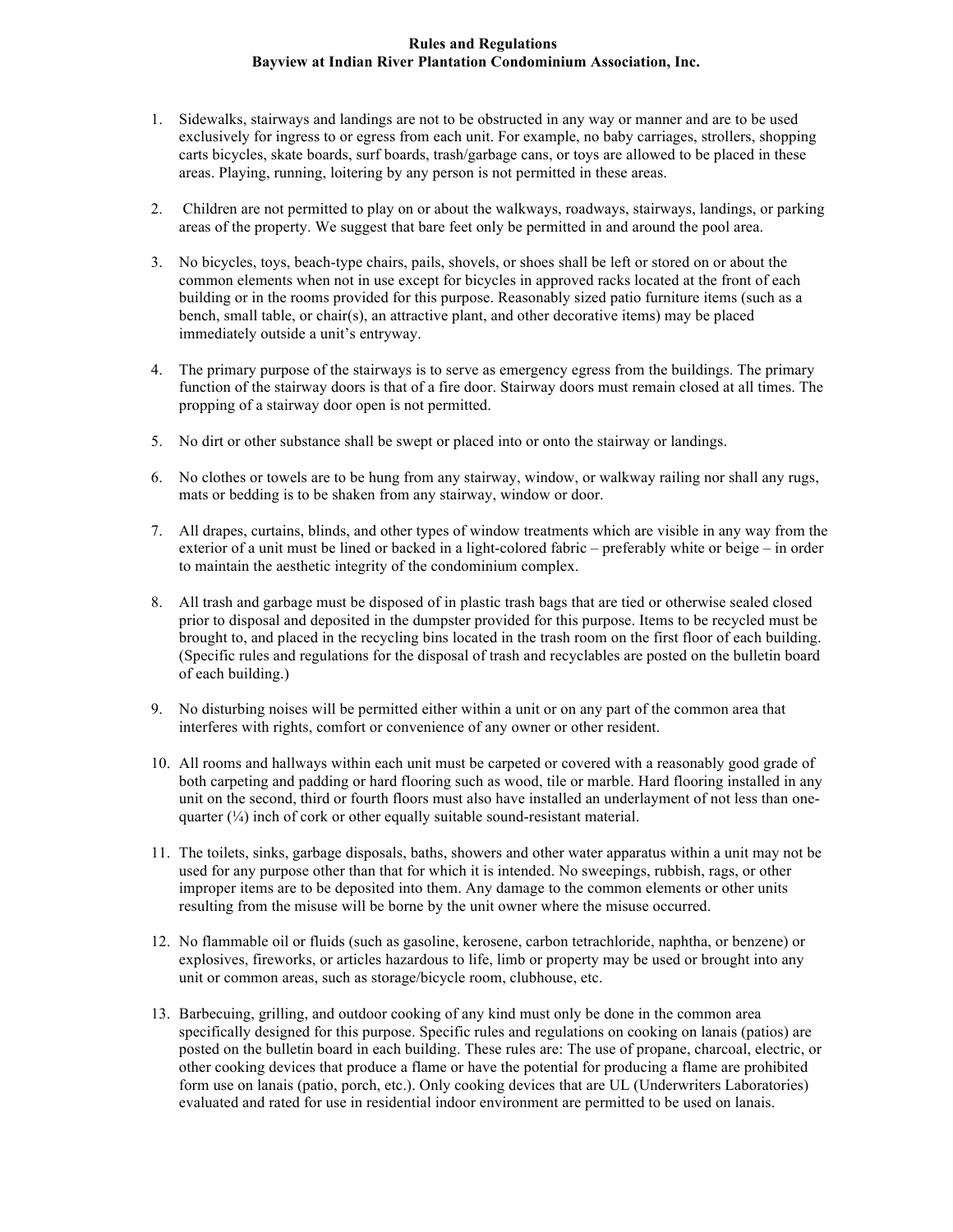# **Rules and Regulations Bayview at Indian River Plantation Condominium Association, Inc.**

- 14. No contractor or workers employed by a unit owner, their guest or renter is permitted to do any work in any unit (except for emergency repairs) between the hours of 6:00 PM and 8:00 AM or on Sunday or legal holidays.
- 15. All appliances and electrical equipment of any kind, however powered, installed or used in a unit, must comply with all rules, requirements, regulations and recommendations of all public authorities and boards of fire underwriters having jurisdiction.
- 16. No trailers, commercial trucks, campers, motor homes, recreational vehicles, boats, or unserviceable vehicles may be parked or kept upon any portion of the common area. The washing, waxing, or cleaning of vehicles on any portion of the common area is prohibited except in the specifically designated area for this purpose.
- 17. All posted traffic regulations and signs must be obeyed at all times.
- 18. The blowing of horns, except in an emergency or to avoid an accident, is permitted.
- 19. No employee of the condominium association's property management company may be requested or required by any unit owner, guest or renter to perform any personal service not in the line of duty prescribed for such employee.
- 20. No fencing is permitted on the land without prior written consent of the Board of Directors. No unit owner, their guest, or renter may plant any tree, scrub, or plant on any portion of the common or limited common area without prior written consent of the Board of Directors. The trimming, pruning, or cutting of any shrubbery is prohibited.
- 21. Only unit owners have the right to keep one four-legged domestic pet in their unit; renters are prohibited from keeping a pet in their unit. All pets must be kept on leashes whenever they are outside the individual unit. Pet owner and their walkers are responsible for the immediate retrieval and disposal of their pet's solid waste. All solid pet waste must be disposed in a sealed plastic bag or container and disposed of in the proper trash dumpster.
- 22. Each owner is provided with a designated storage locker located in the storage room on each floor. No items may be place outside or above the confines of each unit's storage locker. Bicycles must be stored in the specifically designated bicycle storage rooms located on floors two, three, and four. All bicycles must be identified with the owner's name and unit number. Owners of units on the first floor may store their bicycles in the first floor storage room. Storage of bicycles in the first floor storage room is limited to owners of units on the first floor. Owners of units on floors two, three, and four may not store bicycles in the first floor storage room.
- 23. The Board of Directors prior to being posted must approve all announcements posted on the bulletin boards. Announcements of any commercial or political nature are prohibited.
- 24. No door-to-door soliciting is permitted without prior approval of the Board of Directors.
- 25. All owners, guest, and renters must comply with the regulations posted at the pool area.
- 26. The use of the clubhouse is governed by the Rules and Regulations for the use of the clubhouse. These regulations are posted on the clubhouse bulletin board and on Bayview's website (http://bayviewatirp.com).
- 27. Air Conditioning System Maintenance

Unit owners are required to have their air conditioning systems serviced twice a year by a Florida licensed and insured air conditioning contractor. As part of this service, the unit's air conditioning condensation pipes must be cleaned and treated for algae. Owners are required to maintain written records for the servicing of their air conditioning system and shall provide these written